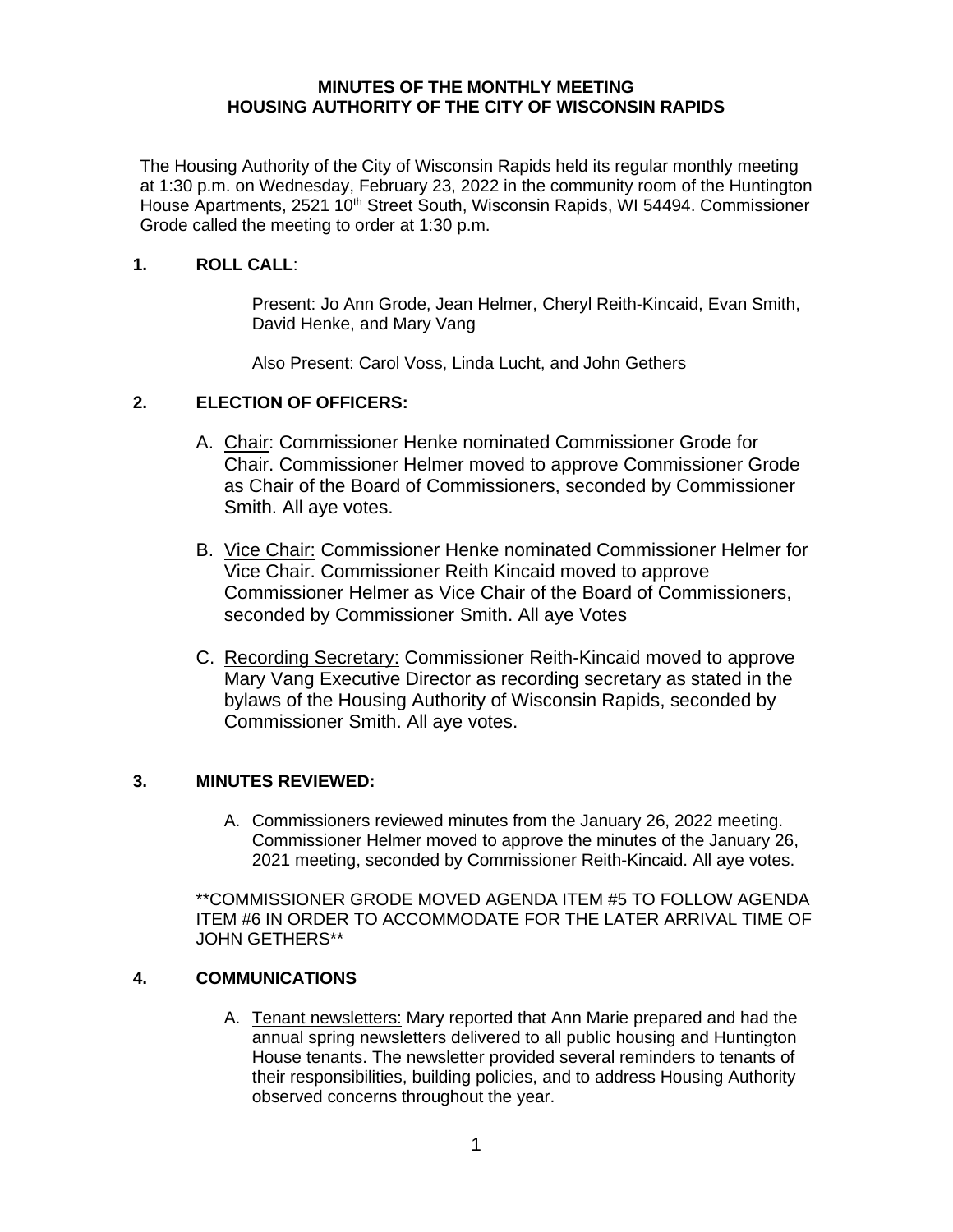- B. Letter to Parkview, Tenth Avenue, and Huntington House tenants regarding Hunger Task Force Stockboxes and COVID-19 booster vaccinations: Mary reported that tenants were provided information regarding the availability of in home COVID-19 booster vaccinations for those who are homebound. She also reported that due to limited transportation, senior tenant participation in the Hunger Task Force food stockbox program was very low. To continue the partnership with the Hunger Task Force and provide tenants the opportunity to participate in the program, Commissioner Grode has volunteered to assist to pick up boxes from SWEPS and deliver to all three apartment buildings, beginning in March. For the month of February Mary picked up and distributed a total of 26 boxes.
- **5. OVERVIEW OF COMPLETED PARKVIEW SECURITY CAMERA SYSTEM INSTALLATION BY JOHN GETHERS OF TECH PRO:** John Gethers from Tech Pro provided commissioners with an live overview of the completed security camera system at Parkview apartments. Commissioners are very pleased with the system and the security that it will bring to the building.

# **6. CONSIDERATION OF BILLS**

- A. Approve December 2021 financial statements from accountant: Commissioners reviewed the December 2021 financial statements from the fee accountant. Mary reviewed the accountant prepared quarterly income statement with Commissioners and provided explanations of program variances in income and expenses. Commissioner Grode inquired about the zero amount under the fraud recovery line item in the quarterly income statement, as she recalls receiving revenues from the WI State Debt Recovery program. Mary stated that those recovery payments show up as a liability expense reduction under the collection losses line item. Commissioner Smith moved to approve the December 2021 financial statements, seconded by Commissioner Reith-Kincaid. All aye votes.
- B. Approve January 2022 bills (QuickBooks register and purchasing card transaction detail): Commissioners reviewed the January 2022 bills. Commissioner Helmer moved to approve the December 2022 bills, Quickbooks register and purchasing card transaction detail, seconded by Commissioner Smith. No discussion. All aye votes.

# **7. EXECUTIVE DIRECTOR'S REPORT**

A. Public Housing Occupancy: Mary reported that there are six vacancies at Parkview. Two vacancies were due to lease violations, one tenant moving to the Project Based Voucher Program at Huntington House, one transfer to Tenth Avenue, one moving to live with family out of area, and one deceased. There are no vacancies at Tenth Avenue apartments. There are three vacancies at the scattered sites: one was a termination with the other two moving in with others. Maintenance materials that were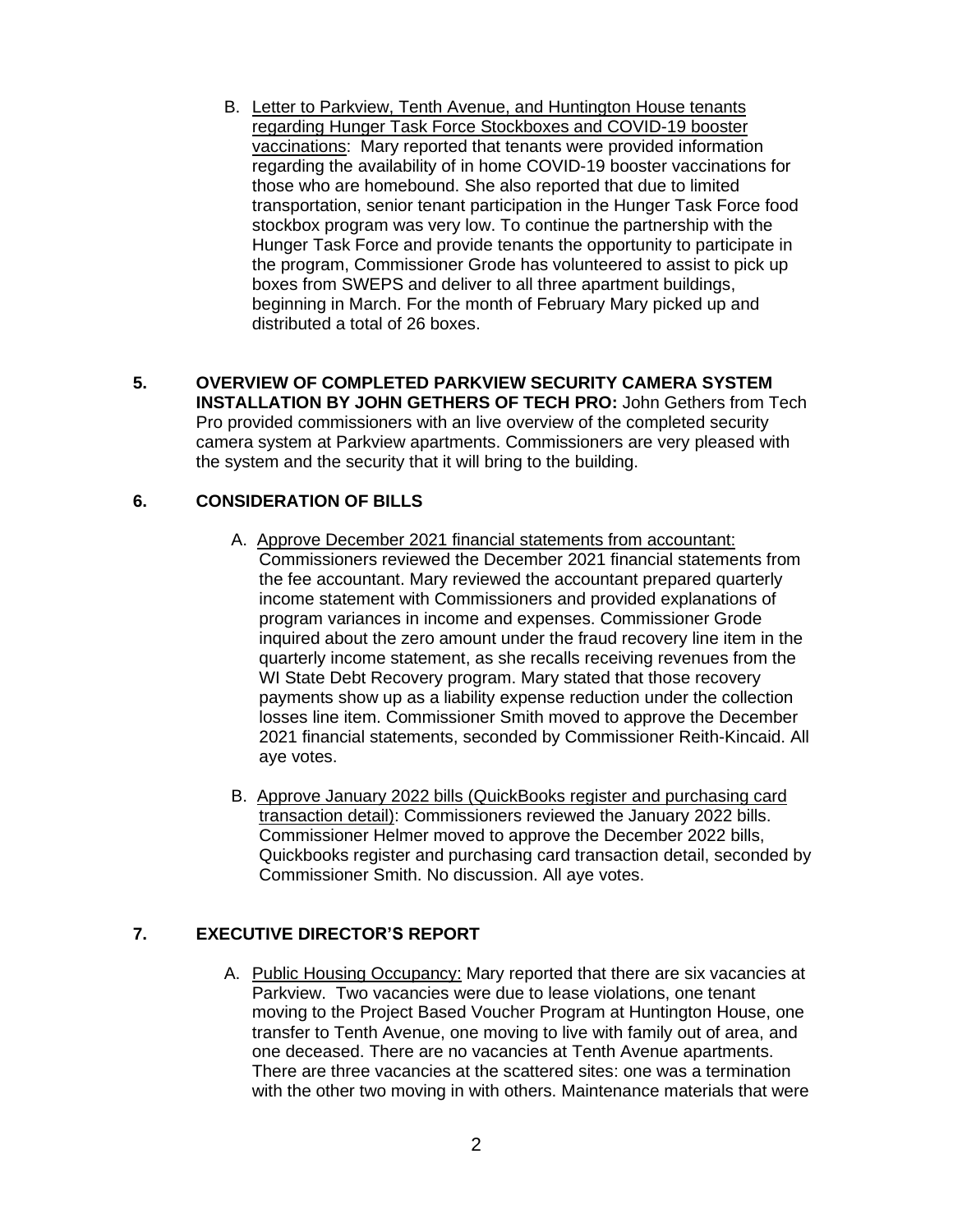on back order to complete repairs are slowly becoming available, but have taken longer than anticipated.

- B. Huntington House Redevelopment, LLC Occupancy: There are four vacancies at the Huntington House RAD PBV project: two deceased, two moving to be closer to family. Three of the vacancies have been filled off the waiting list with move-in dates of March 1 & 17, and April 1st of 2022.
- C. Section 8 program status: Mary reported that as of February 17, 2022 there are 174 families under contract with the current waiting list running approximately around 6 months. There are currently 121 families on the waiting list. The Section 8 voucher activity for the month of February consisted of the following: four new admissions, five VASH voucher holders, five new issued vouchers for a cumulative of eight vouchers on the street, zero portability move-outs and move-ins, three vouchers expiring and one end of participation due to program violations. Mary also reported that during COVID, HUD provided several regulatory waivers to the Housing Choice Voucher and Public Housing Programs that were effective through the end of 2021. HUD realizes that Housing Authorities (HA) continue to struggle with full utilization in administering the Housing Choice Voucher (HCV) program. Therefore, HUD has provided HA's an opportunity to request expedited waivers related to the HCV program. Mary will be requesting expedited waivers from HUD to increase Section 8 payment standards by 115% of the area fair market rents. The goal is to increase Housing Assistance Payments (HAP) utilization as the rental market has become increasingly competitive for Tenant Based Voucher (TBV) holders when searching for rental units that meet Section 8 payment standard requirements. This is going to be especially important as HUD will be increasing proration rates for HAP and Administrative Fee subsidies for 2022 with close monitoring of full utilization of funds.
- D. Capital Funds Program grant status: Mary reported that the 2018 grant has a zero balance in operations & RAD activities, and \$31,943.81 in general capital activities for parking lot sealing/restriping, tree services, appliances and Parkview and Tenth Avenue HVAC. Mary stated that an allocation and drawdown of \$1,500 was made from the 2018 general capital activities for tree services at 1940 Oak Street. The 2019 grant has a balance of \$71,324.17 in operations for insurances and miscellaneous operating expenses, \$26,077.19 in general capital activity for appliances and zero in RAD activities. The 2020 grant has a \$121,657.84 balance in operations, \$24,546 in general capital activities, and zero in RAD activities. The 2021 grant has a \$160,943.98 balance in operations, \$23,085 in general capital activities. Allocation and drawdown activities in the 2021 grant are as follows; \$3,500 to Tech Pro to pay for the remaining balance of the Parkview security camera system and \$33,001.02 for the 2021 Public Housing PILOT.
- E. State Debt Collection (SDC) : Mary reported that four payments totaling \$778.94 were received in February 2022 from three former public housing tenants and one former Section 8 participant.